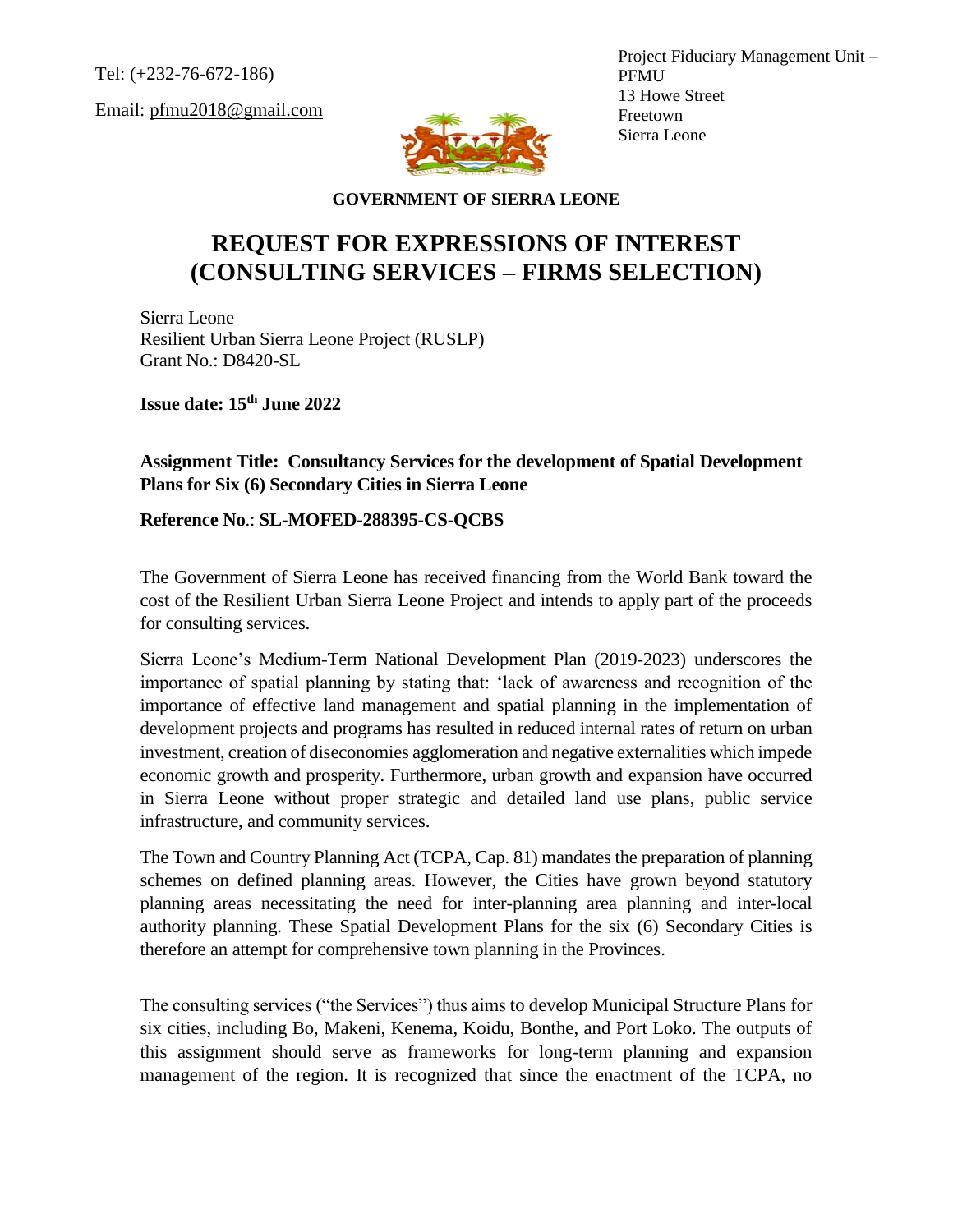comprehensive spatial plan has been developed in the six cities and municipalities and most plans have remained unimplemented.

The objectives of the assignment are therefore to:

- a) provide a framework for Municipality growth and development for the six cities;
- b) provide a framework for guiding planning and development control;

c) link spatial development and economic development of the six beneficiary cities and municipality, by providing short, medium, and long term investment strategies and implementation plans;

d) provide short, medium, and long term strategies for enhanced resilient development of the six cities and municipality;

e) Assess the technical and institutional capacity of local councils in the preparation and implementation of spatial plans.

The duration of the assignment is 18 (eighteen) calendar months.

The consultant is expected to:

## **1. Prepare Structural Plans for each of the six beneficiary cities and municipalities.**

Among other things the structure plans shall engage with the following:

- a) *Historical growth analysis of the Planning Area*: This provides an overview of how the City or Municipality has developed over time giving prominence to key population, planning, residential, economic, and infrastructure developments and growth drivers over time;
- b) *Assessment of the Planning Area*: Assess the status quo and changes overtime on population, informal urban economy, industry, and commerce, traffic, transportation cost and networks and drainage, household incomes, real estate markets/housing and land prices, solid waste management environment, infrastructure (roads, water, sewerage, power, railways, airports, telecommunications), tourism and recreation.
- c) *Existing Situation, Principles and Vision***:** This must state the spatial vision, analyzed the status quo, challenges, capacity, opportunities, and constraints to show the link between proposals and the status quo.
- d) *Spatial Development Strategies*: Strategies to be used by the City Councils to guide growth in their cities or municipality and perform development control functions.
- e) *Spatial land use base map for the Planning Area*: This deals with planning proposals for various land uses in-cooperating layers of information on physiographic features and areas of outstanding natural beauty, land use zoning on *informal urban economy, industry and commerce, traffic, transportation networks, real estate/housing, drainage, solid waste management Environment, infrastructure (roads, water, sewerage, power, railways, airports, telecommunications), tourism and recreation.*
- f) *Environment Protection and resilient development: Assessment of short term, medium, term and long-term resilient strategies;*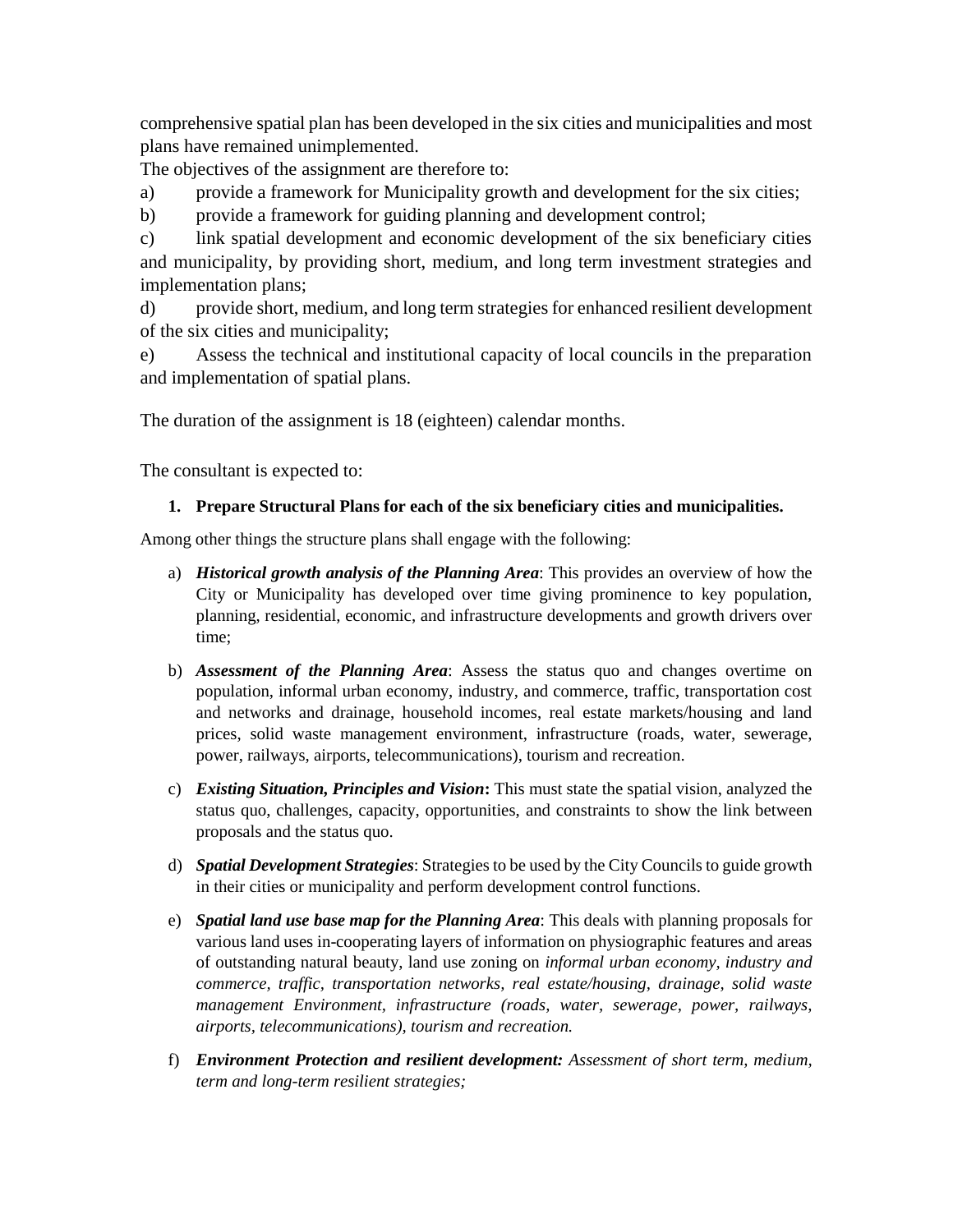- g) *Short, medium, and long-term economic investment scenarios;*
- h) *Renewal and redevelopment proposals for informal settlements, with special focus on slum upgrading;*
- i) *Implementation and Financing Plan*: The planning proposals will be categorized into short- , medium- and long-term projects. Financing issues like costing, resource mobilization, etc. shall be prepared under the implementation section;
- j) Develop monitoring and evaluation (M&E) framework to ensure effective monitoring and evaluation of implementation plan;
- k) *Develop zoning regulations for guiding implementation and enforcement of development control;*
- l) *Defining the necessary statutory framework to ensure adoption and implementation of the Structure Plans and supporting zoning regulations;*
- m) *The consultant shall evolve a regular MIS (Management Information System) for reviewing and monitoring the implementation of the municipal structure plans*
- 2. **Preparation of a Town Planning Capacity Development Plan for each of the six beneficiary cities and municipalities.** This task entails conducting a Town Planning needs assessment study of the beneficiary cities and municipality, identifying planning needs, gaps, and remedial actions and strategies of the local council to determine capacity development activities to be financed under Component 1 of the RUSLP.

Consultants should take note that the Expression of Interest must include the following information:

- 1. Core Business and how it is relevant to the assignment;
- 2. Number of years in business, both as a registered business entity and in providing services in the sector(s) that are relevant to this assignment;
- 3. Management structure, number of directors and total number of staff fulltime, on contract and as associates (however, Key Personnel and their specific experiences are not evaluated at this stage);
- 4. Financial performance (e.g. turnover and profitability) in the last five years;
- 5. For each similar assignment undertaken by the firm, it is required to state whether it undertook the job solely, in partnership with other firms (name them and the role of your firm), and name of the client, the duration of the assignment, the number of staff/person-day(s) your firm engaged on the assignment, cost of the assignment (and cost of the project, if available), status of completeness as at time of expression of interest for this assignment, a brief scope of work for the assignment, etc.
- 6. Firms submitting a joint expression of interest must show information (especially on i to iii above) for each firm separate/distinct from the other(s) as, at this stage, each firm will be evaluated on its own individual merit based on the information submitted to determine its potential value addition to the partnership.